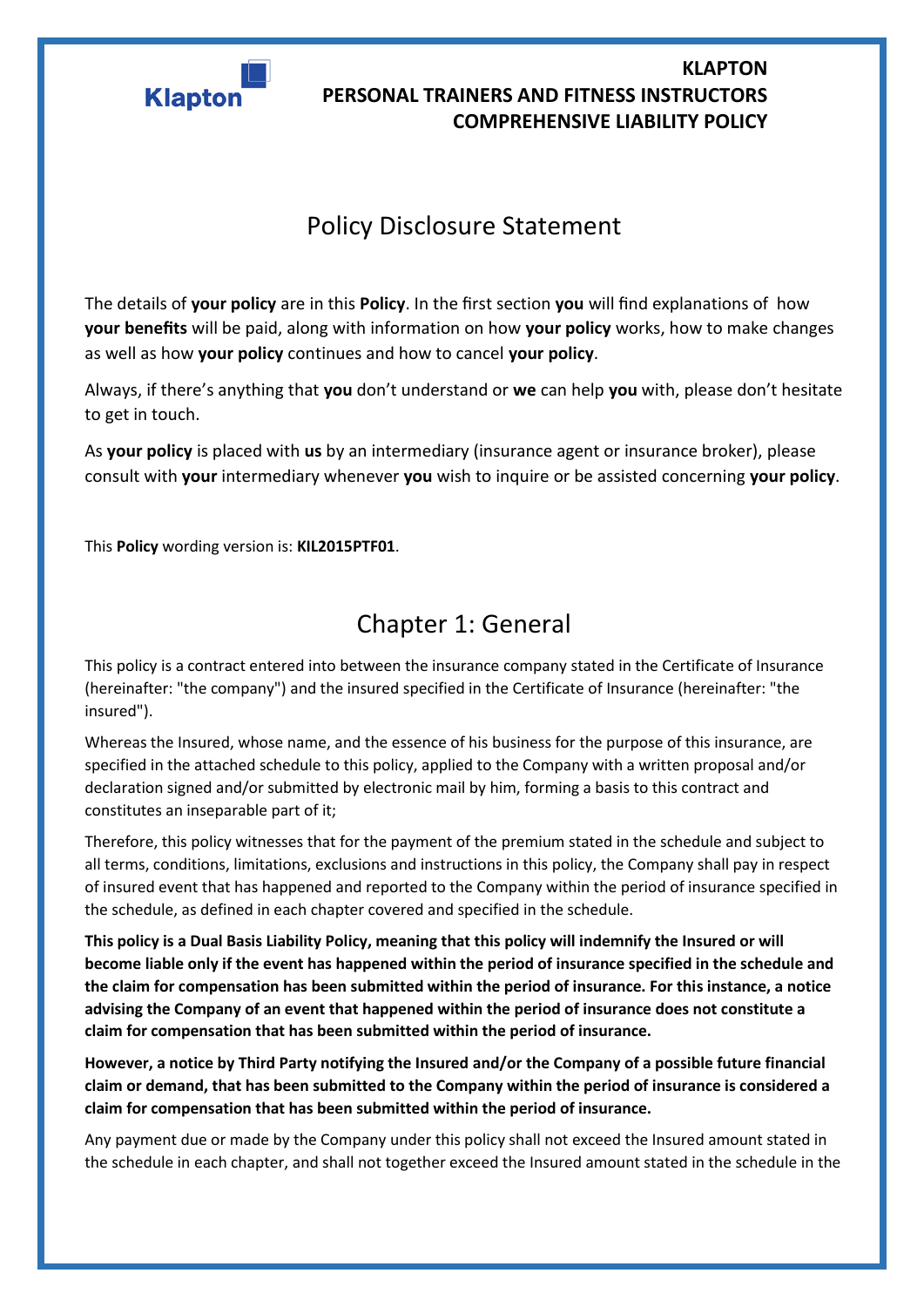

relevant chapter. The legal liability of the Company shall not exceed the limit of liability stated in the schedule.

This policy with all its annexes and endorsements shall read as one whole contract and shall be understood together.

The insurance cover in each chapter of this policy is subject to the terms, conditions and exclusions specified in that chapter and to the general exclusions and general terms and conditions of this policy.

The headlines of the policy chapters and sections are for the sake of convenience only and shall not serve as interpretations of the policy.

# Chapter 2: Public (Third Party) Liability

In consideration of the Insured paying the Premium to the Company, the Company will, subject to the terms of this Policy, indemnify the Insured against:

1. All sums, which the Insured shall become legally liable to pay as damages within the Scope of Cover as, defined in any Section to which this Policy applies and which arises in connection with the Business.

2. Claimants' costs and expenses arising in respect of any claim against the Insured which may be the subject of indemnity under this Policy.

3. All costs and expenses incurred by or with the written consent of the Company in respect of any claim against the Insured which may be the subject of indemnity under this Policy.

4. The payment of legal fees incurred with the written consent of the Company for representation of the Insured in any proceedings in a court or similar forum arising out of any death or alleged breach of statutory duty the circumstances of which may be the subject of indemnity under this Policy.

#### **General definitions:**

1. Bodily Injury shall mean death, injury, illness or disease.

2. Business means, in addition to the description shown in the Schedule, the ownership and maintenance of premises which are also occupied by the Insured in the course of the Business.

3. Company means the Insurer noted in the Certificate of Insurance.

4. Costs means any sum payable in accordance with 2, 3 or 4 of the Preamble section of this Chapter and Indemnity Clause.

5. Employee means:

A. any person under a contract of service or apprenticeship with the Insured

B. any labor master or labor only sub-contractor or person supplied by any of them

C. any self-employed person

D. any person under a contract of service or apprenticeship with another employer and who is hired to or borrowed by the Insured

E. any person participating in any Government or otherwise authorized work experience training, study exchange or similar scheme while engaged in working for the Insured in connection with the Business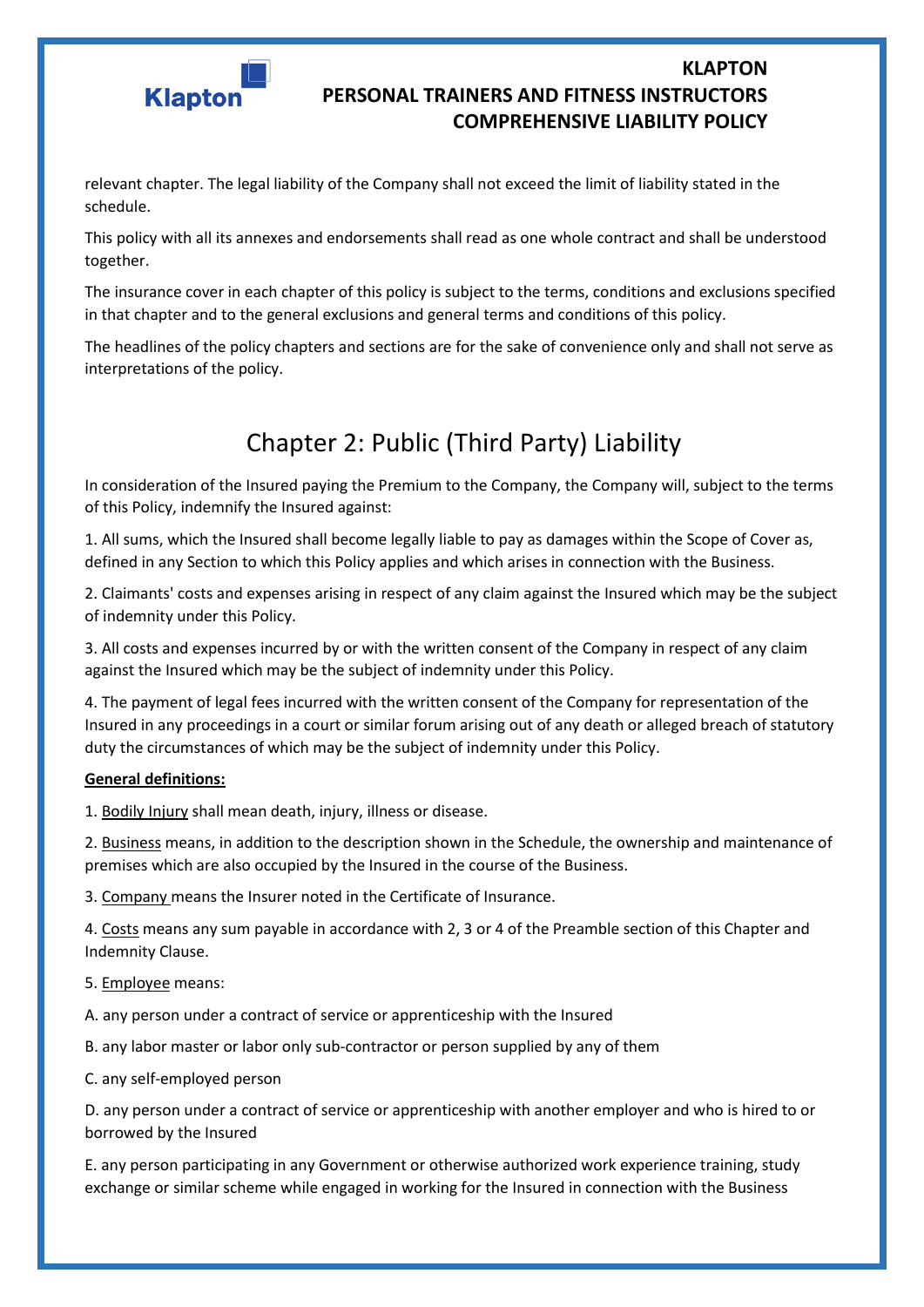

6. Goods shall mean any goods or products (including containers, labeling instructions or advice provided in connection therewith) which are sold, supplied, erected, repaired, altered, treated or installed by the Insured in the course of the Business.

7. Insured means:

A. the first named party in the Schedule

B. any associated or subsidiary company of the first named party and which is named in the Schedule operating in or from premises in the defined territorial scope

C. at the request of the Insured

D. any director or Employee of the Insured while acting on behalf of, or in the course of their employment or engagement, in respect of liability for which the Insured would have been entitled to indemnity under this Policy if the claim against any such person had been made against the Insured

E. in the event of the death of the Insured the personal representatives of the Insured in respect of liability incurred by the Insured Provided that, if indemnity is extended to any party in (c)(d) or (e) above, that party shall be subject to the terms of this Policy, so far as they can apply, and in any event, the liability of the Company shall not exceed the Limit of Indemnity.

8. Limit of Indemnity means the limit (inclusive of Costs) applicable to this chapter of this Policy as specified in the Schedule and is the maximum amount payable by the Company.

9. Offshore means from the time of embarkation by an Employee onto a conveyance at the point of final departure to an offshore rig or offshore platform until disembarkation by that Employee from a conveyance onto land upon return from an offshore rig or offshore platform.

10. Period of Insurance means the period specified in the Schedule and/or such other period(s) agreed by the Company.

11. Policy means and includes:

A. All information provided to the Company as part of a proposal for issue, renewal or amendment of or to the insurance set out in this document

B. all terms, provisions, exceptions conditions and Limits of Indemnity set out in this document

C. The Schedule notices and other documents attaching from time to time

D. All endorsements incorporated in and issued from time to time for incorporation in this document, all of which shall be read together and constitute the contract of insurance

12. Pollution means:

A. pollution or contamination by naturally occurring or man-made substances, forces, organisms, or any combination of them, whether permanent or transitory and

B. all loss or damage or injury directly or indirectly caused by such pollution or contamination

13. Property means property which is both material and tangible

14. Schedule (also known as Certificate of Insurance or Declaration Page) means the Schedule for the time being in force

15. Territorial scope means the territories defined in the schedule.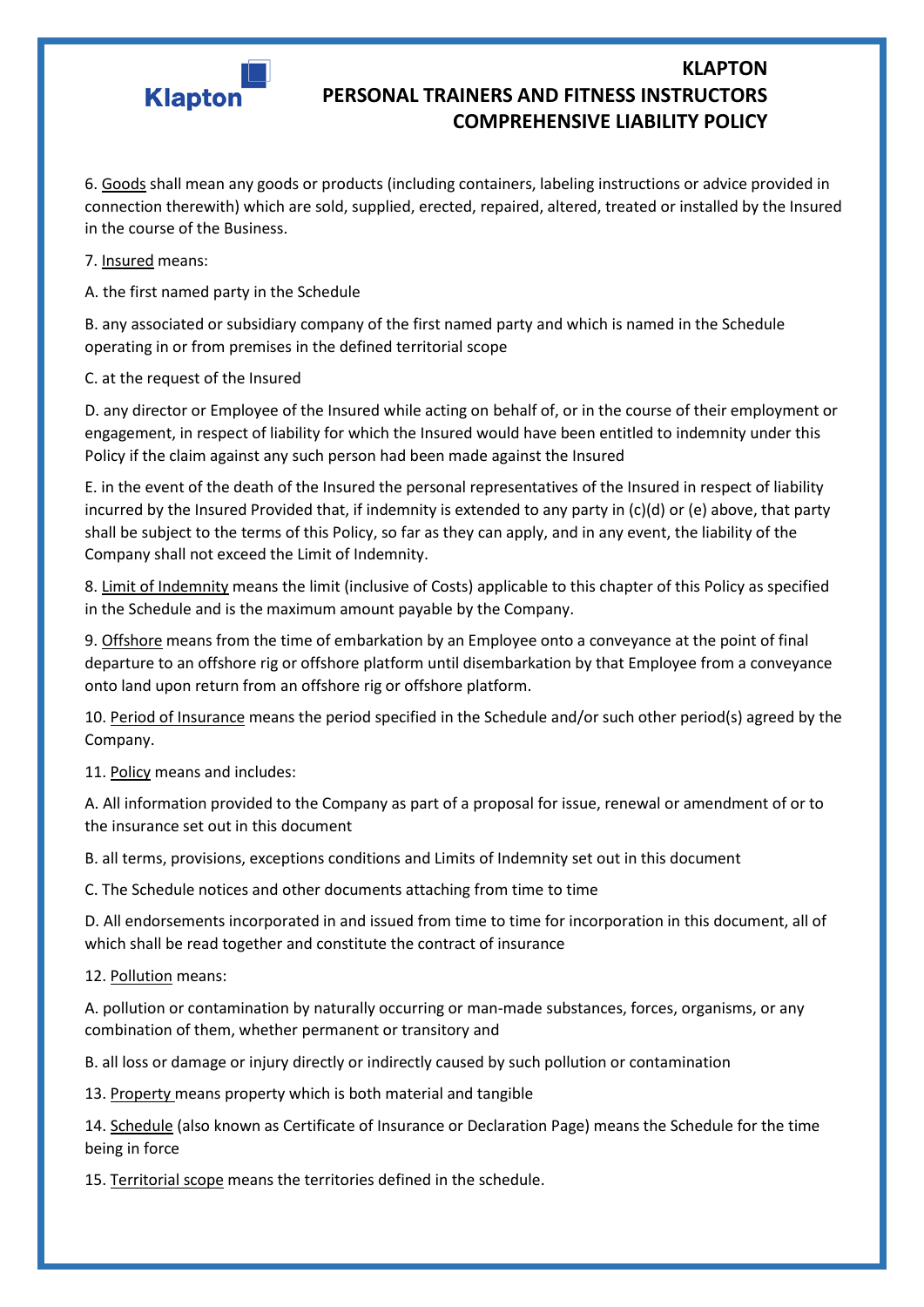

#### **Scope of cover under this chapter:**

1. Accidental Bodily Injury to any person

2. Accidental loss of or damage to Property

Happening anywhere within the Geographical Limits of this chapter and reported to the Company during the Period of Insurance.

#### **Exceptions:**

The Company shall not indemnify the Insured under this chapter against liability

A. For loss of or damage to Property belonging to the Insured or in the custody or control of the Insured or of any Employee of the Insured other than:

(1) Property belonging to an Employee or visitor

(2) Any premises including contents (not being premises leased to the Insured) which are temporarily occupied by the Insured for the purpose of carrying out work in or to such premises

B. Arising from the ownership, possession or use under the control of the Insured or of any Employee of the Insured of:

(1) Any mechanically-propelled vehicle; However this part of this exception shall not apply in respect of Bodily Injury or loss of or damage to Property arising in circumstances where compulsory insurance or security in respect of any such vehicle is not required by relevant road traffic legislation and the Insured is not entitled to indemnity under any other insurance or indemnity

(2) Any aircraft or other aerial device, hovercraft or watercraft (other than hand-propelled watercraft or sailing craft not exceeding six meters in length)

(3) Caused by any Goods after they have ceased to be in the custody or control of the Insured other than food or drink for consumption on the Insured's premises

(4) Caused by or arising from:

(a) Advice, design or specification given for a fee

(b) Professional services rendered by or on behalf of the Insured

(c) Products made, manufactured, sold, supplied, repaired, maintained, assembled or imported for commercial purposes or any other application of product liability

(d) Professional liability of the Insured or any of the Insured's employees.

(e) Damage to any property on which the Insured or the Insured's employees worked when event occurred.

C. For loss of or damage that did not occur during the period of insurance specified in the Certificate of Insurance and that is not claimed before the expiry of this policy.

D. Any fines, penalties, punitive or exemplary damages.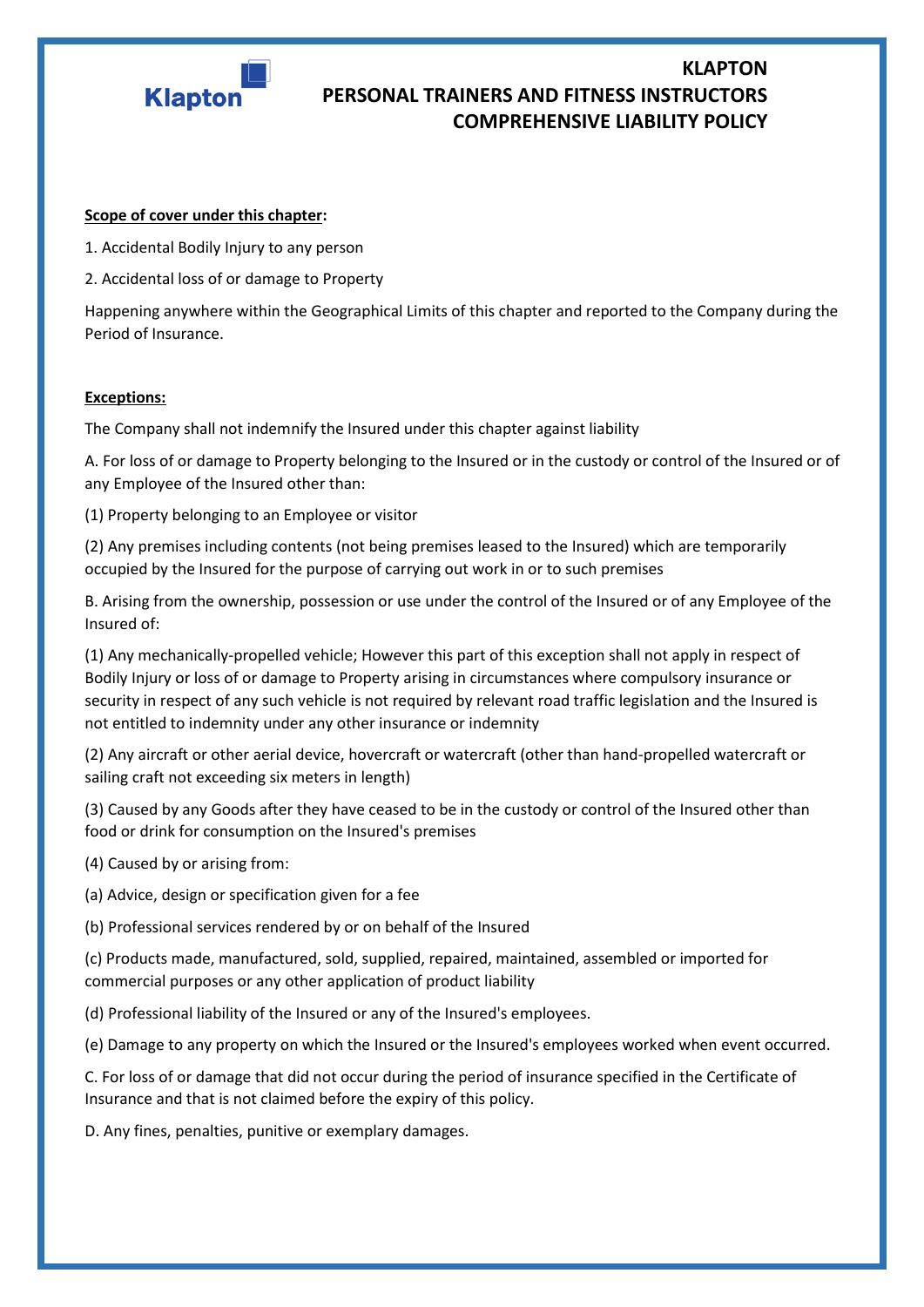

E. For amounts below the excess/deductibles stated in the Certificate of Insurance. Further, the Company will not assume responsibility for amounts above the excess/deductible stated in the Certificate of Insurance until the Insured pays said excess/deductibles to the Company.

F. Unless specifically stated in the Certificate of Insurance, the use of Amusement Ride Equipment, including, but not limited to, Inflatable Rides of all types, is not covered under this policy.

#### **Geographical limits:**

1. The territorial scope of this policy will be that stated in the Certificate of Insurance.

2. Elsewhere in the world other than the United States of America or Canada (unless otherwise noted in the Certificate of Insurance) arising out of business visits by directors or non-manual Employees ordinarily resident in the Territorial scope.

#### **Extensions:**

Unless expressed otherwise, the Extensions to this chapter are subject to all other terms of this Policy insofar as they can apply

1. Defective Premises:

The Company will indemnify the Insured under this extension against liability in respect of Bodily Injury or loss of or damage to Property arising in respect of any premises disposed of by the Insured However, this indemnity shall not apply in respect to loss of, or damage to, or any costs or expenses incurred in repairing, replacing or making any refund, in respect of any such premises

2. Leased Premises:

The Company will indemnify the Insured under this extension against liability for loss of, or damage to, premises or fixtures or fittings thereof, which are leased or rented to the Insured However this indemnity shall not apply in respect of liability for:

A. Loss or damage if the liability is assumed under a tenancy or other agreement and would not have attached in the absence of such agreement

B. The first 1,500.00 of such loss or damage was caused other than by fire or explosion

3. Contingent Liability (Non-Owned Vehicles):

The Company will indemnify the Insured under this extension in respect of legal liability for Bodily Injury and loss of, or damage to, Property arising out of the use of any motor vehicle which is neither the property of nor provided by the Insured being used in connection with the Business. However this indemnity shall not apply in respect of:

A. Loss of, or damage to, any such vehicle

B. Bodily Injury or loss of, or damage to, Property while said vehicle is being driven by the Insured

C. Bodily Injury or loss of, or damage to, Property while said vehicle is being driven with the general consent of the Insured or of his representative by any person who to the knowledge of the Insured or such representative does not hold a license to drive such vehicle unless such person has held and is not disqualified from holding or obtaining such a license.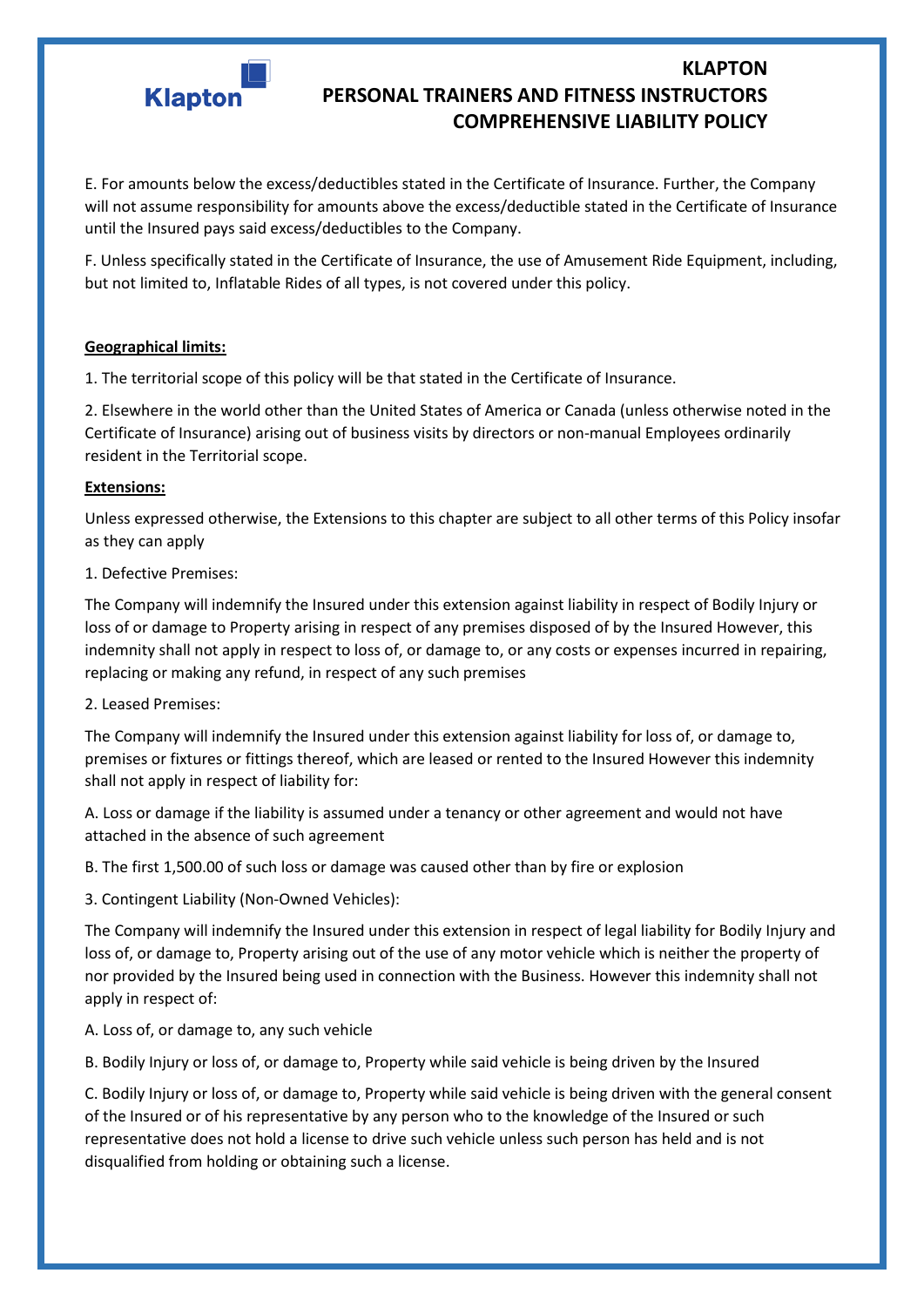

D. Liability arising from circumstances in which it is compulsory for the Insured to provide security in respect of such vehicle as a requirement of any road traffic legislation.

E. A vehicle being used outside the Territorial scope

For the purposes of this Extension the Insured shall be the first named party in the schedule.

#### **Limit of indemnity:**

The liability of the Company in respect of all claims arising out of one original cause shall not exceed the Limit of Indemnity irrespective of the number of claims or claimants.

#### **Deductible:**

The insured will carry the first amount stated in the schedule of any claim to be paid. The Company will not be responsible or liable for amounts below the excess/deductible stated in the Certificate of Insurance. Further, the Company will not assume responsibility for amounts above the excess/deductible stated in the Certificate of Insurance until the Insured pays said excess/deductible to the Company.

#### **General:**

The insured will fulfill all legal requirements, and will take any reasonable precautions to prevent occurrences and minimize risks.

## Chapter 3: Professional Indemnity

Whereas the Insured stated in the Certificate of Insurance has submitted to the Insurers specified in the Schedule a signed proposal form and/or declaration form containing particulars and statements which are hereby considered to be the basis of this insurance contract, and incorporated herein, and in consideration of the Insured paying the Premium stated in the Schedule to the Insurers, it is hereby agreed:

#### 1. OPERATIVE CLAUSE

The Insurers will indemnify the Insured to the extent and in the manner detailed herein against any claim for which the Insured may become legally liable, first made against the Insured and notified to the Insurers during the Policy Period, arising out of the proper professional conduct of the Insured's Business as stated in the Schedule alleging:

- A. Neglect Error or Omission: Any neglect, error or omission including breach of contract occasioned by the same.
- B. Dishonesty of Employees: Any dishonest, fraudulent, criminal or malicious act(s) or omission(s) of any person employed at any time by the Insured. The Insured will not be indemnified against any claim or loss resulting from the dishonest, fraudulent, criminal or malicious act(s) or omission(s) perpetrated after the Insured could reasonably have discovered or suspected the improper conduct of the employee(s).

No indemnity shall be provided to any person committing any dishonest, fraudulent, criminal or malicious act(s) or omission(s).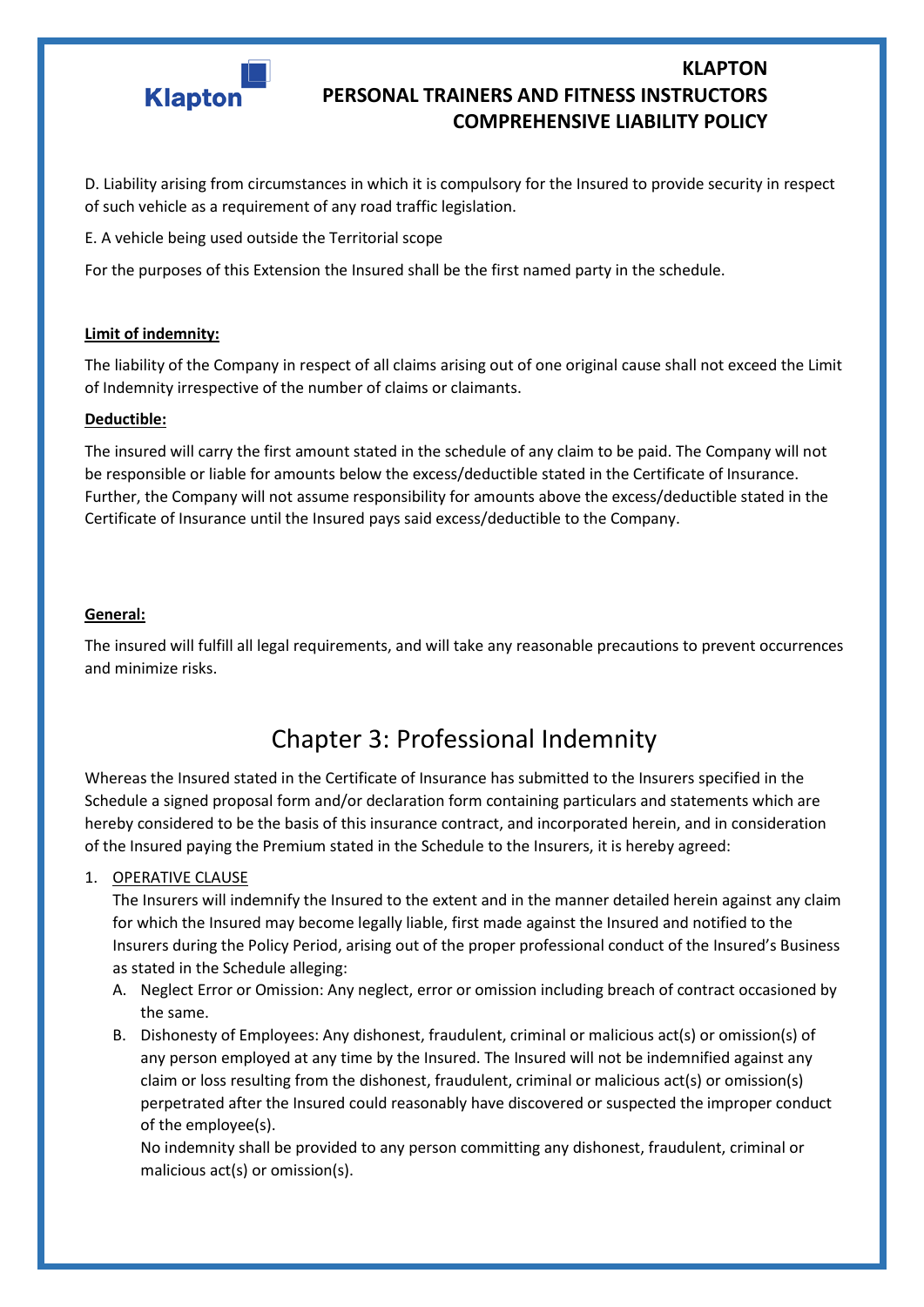

- C. Intellectual Property Rights: Any claim arising from unintentional breach or infringement of or unauthorized use of confidential information, trade secrets, patents, copyrights, or the systems or programs of others.
- D. Libel and Slander: Any claim arising from the publication or utterance of a libel or slander.

#### 2. LOSS OF DOCUMENTS

The Insurers will indemnify the Insured up to the Limit of Indemnity as specified in the Schedule against: A. Legal liability which the Insured may incur by reason of any claim first made against the Insured and notified to the Insurers during the Policy Period in consequence of Documents having been lost, damaged, destroyed, mislaid, distorted or erased;

B. All costs, charges and expenses incurred by the Insured in replacing or restoring such Documents; C. All costs, charges and expenses incurred by the Insurers or by the Insured with the written consent of the Insurers in the defense settlement or investigation of any claim to establish liability as described in (a) above;

Provided that for the purposes of this Section the deductible or excess shall be 1,500.00 and provided that the amount of any costs, charges and expenses incurred by the Insured as described in (b) and (c) above shall be supported by bills and accounts which shall be subject to approval by a competent person to be nominated by the Insurers with the approval of the Insured. Indemnity is conditional upon the Documents having been entrusted to, or deposited with or by, the Insured in the ordinary course of their Business and, where lost or mislaid, have been the subject of diligent search by the Insured.

For the purposes of this Section, Documents shall include:

Agreements, plans, records, deeds, books, letters, certificates, documents or forms of any nature whatsoever, whether written, printed or reproduced by any other method and computer programs or information stored on data-carrying media and shall exclude: any bearer bonds or coupons, stamps, bank or currency notes or other negotiable instruments.

#### 3. INFIDELITY OF EMPLOYEES

The Insurers will indemnify the Insured up to the Limit of Indemnity as specified in the Schedule against: Any loss of money or other property belonging to the Insured which is first discovered and notified to the Insurers during the Policy Period and arising from the dishonest, fraudulent, criminal or malicious act(s) or omission(s) of any persons employed at any time by the Insured.

The Insured will not be indemnified against any claim or loss resulting from the dishonest, fraudulent, criminal or malicious act(s) or omission(s) perpetrated after the Insured could reasonably have discovered or suspected the improper conduct of the employee(s).

No indemnity shall be provided to any person committing any dishonest fraudulent, criminal or malicious act(s) or omission(s).

#### 4. DEFINITION OF TERM 'INSURED' APPLICABLE TO THIS CHAPTER:

The definition of the term 'Insured' as stated in the Schedule shall include the following persons but only in respect of work undertaken for, and on behalf of, the Insured:

- A. Any person who at any time is, has been, or may become during the Policy Period, a partner or director.
- B. Any person who is or has been employed under a contract of service including self-employed persons.
- C. The estates and/or the legal representatives in the event of the death or incapacity of the Insured or of any of the persons defined in (a) and (b) above.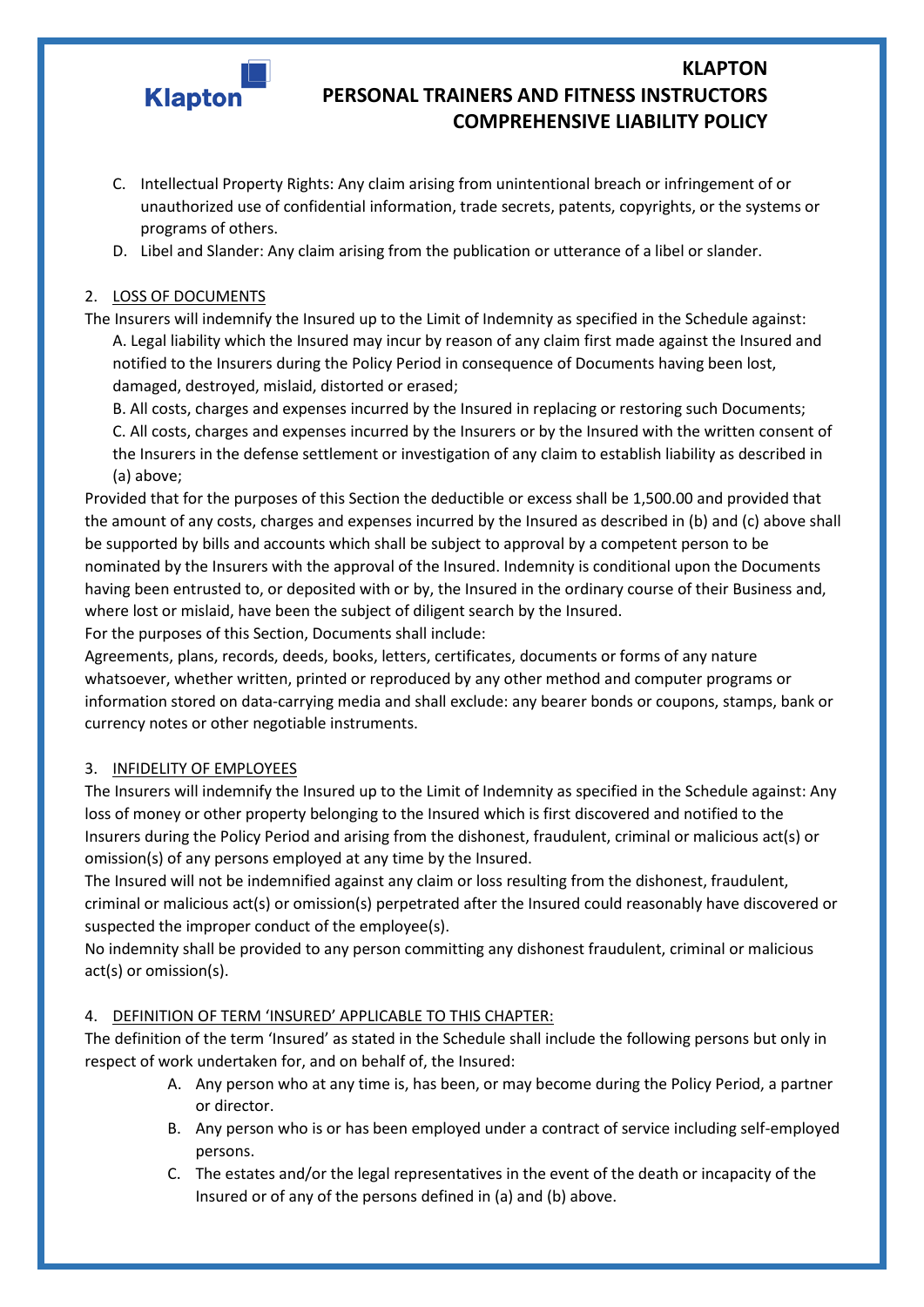

#### 5. CHOICE OF LAW:

There is a choice of law applicable to this insurance policy and it is indicated in the Schedule as Agreed Jurisdiction.

#### 6. JOINT VENTURES:

Subject to prior notification to and acceptance by the Insurers, the Insurers will indemnify the Insured in respect of any liability for work undertaken by any firm, company or individual with whom the Insured is operating jointly and any joint venture and/or consortium which includes the Insured, but in respect to the Insured's liability only.

#### 7. SPECIALIST CONSULTANTS/SUB-CONTRACTORS:

The Insurers will indemnify the Insured in respect of any liability for claims falling within the Operative Clause of this chapter arising out of the activities of specialist consultants, sub-contractors or any other person(s) or entity acting on the Insured's behalf and for whom the Insured is responsible.

Provided always that the Insurers shall become subrogated to all rights of recourse of the Insured, such rights to be fully maintained by the Insured.

#### 8. EXCLUSIONS:

The Insurers will not provide indemnity against:

- A. Any claim or loss alleging death or bodily injury to any person or physical loss or damage to property (except insofar as indemnified by the Loss of Documents Section) unless such claim or loss arises out of advice, design, specification or formula.
- B. Any claim or circumstances known to the Insured prior to the inception of this Policy and which the Insured at such time knew or should have reasonably assumed might result in a claim against the Insured.
- C. Any claim or loss arising out of any circumstances or matter which has or should have been notified under any Policy or Certificate of Insurance or any other chapter of this policy in force prior to the inception of this Policy.
- D. Any claim or loss in respect to which the Insured is entitled to indemnity under any other Policy or Certificate of Insurance or any other chapter of this policy or under public liability insurance and/or product liability insurance, regardless if acquired or not.
- E. Any claim made against the Insured by any entity in which the Insured exercises a controlling interest or by any entity having a controlling interest over the Insured by virtue of their having a financial or executive interest in the operation of the Insured, unless such claim originates from an independent third party.
- F. Any fines, penalties, punitive or exemplary damages.
- G. Any fees claimed back by a customer of the Insured due to or allegedly due to total non-performance of the Insured's contractual obligations to that customer, unless such fees form part of a compromise settlement involving a claim for damages.
- H. Any claim or loss arising out of the sale and/or supply of hardware other than advice given in connection therewith.
- I. Any claim directly or indirectly caused in whole or in part by, or arising from, ionizing radiations or contaminations by radioactivity from any nuclear fuel or from any nuclear waste from the combustion of nuclear fuel, or from war, invasion, acts of foreign enemies, hostilities (whether war be declared or not), civil war, rebellion, revolution, insurrection, military or usurped power,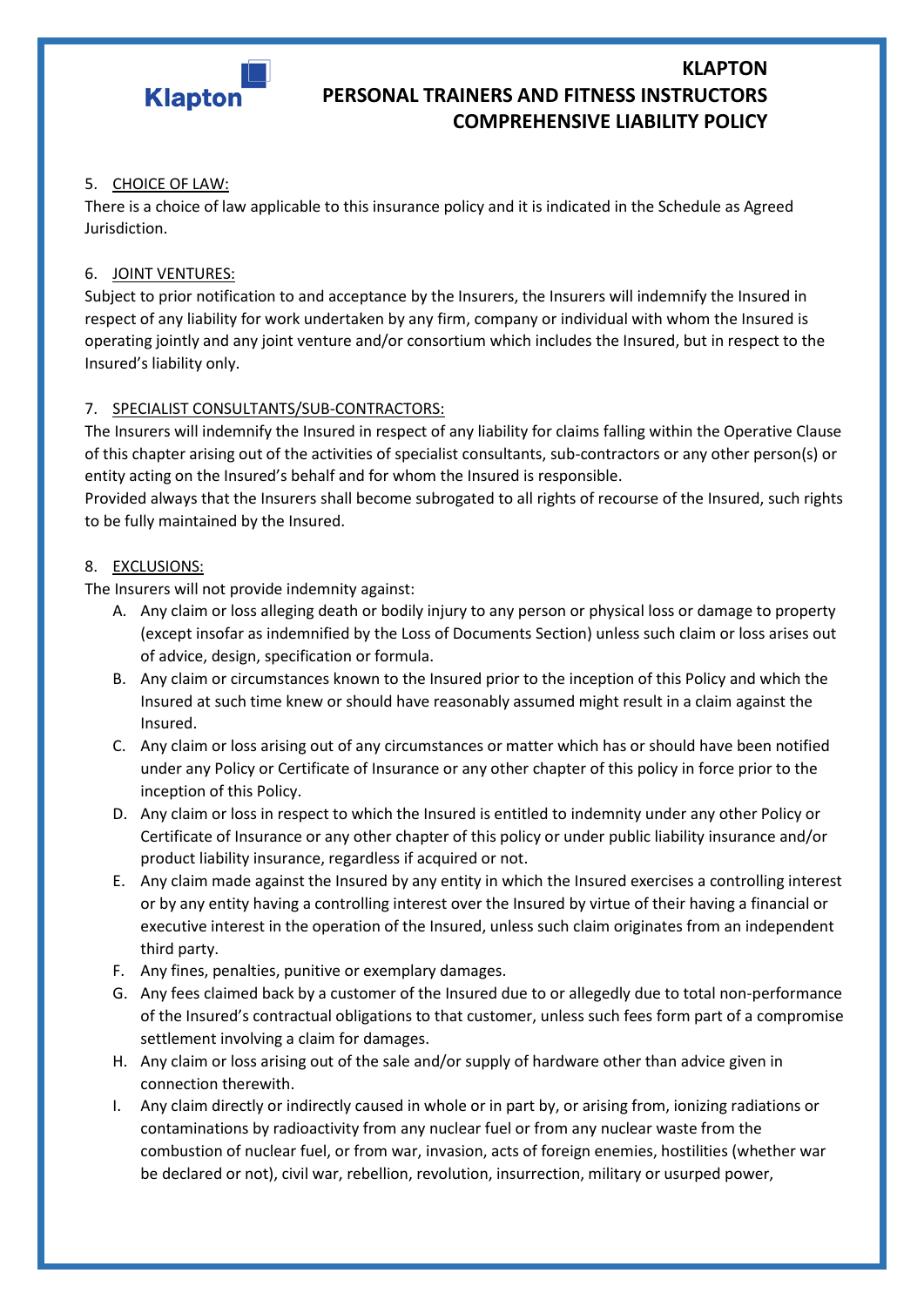

confiscation, nationalization or requisition or destruction of, or damage to, property by, or under the order of, any government or public or local authority.

- J. Any claim or loss arising out of any circumstances or matter which did not occur during the period of insurance specified in the Certificate of Insurance and that is not claimed before the expiry of this policy.
- K. Unless specifically stated in the Certificate of Insurance, the use of Amusement Ride Equipment, including, but not limited to, Inflatable Rides of all types, is not covered under this policy.

#### 9. CONDITIONS:

- A. In the event that the Insured and the Insurers fail to agree on any settlement of a claim recommended by the Insurers, and the Insured shall elect to contest or continue any legal proceedings in connection therewith, then the Insurers' liability for such claim, in addition to the costs and expenses incurred with the Insurers' consent up to the date of such failure to agree, shall not exceed the amount for which the claim could have been so settled, less the Excess, and subject always to the Limit of Indemnity available under this chapter.
- B. If the Insured shall refer any claim knowing the same to be false or fraudulent as regards amount or otherwise, this Policy shall become void and all claims hereunder shall be forfeited.
- C. If any payment is made under this chapter in respect to a claim and the Insurers are thereupon subrogated to the Insured's rights of recovery in relation thereto, the Insurers shall not exercise any such rights against any employee of the Insured unless the claim has been brought about, or contributed to, by the dishonest, fraudulent, criminal or malicious act(s) or omission(s) of such employee.
- D. The statements in the written declaration and/or proposal form are the basis of this Policy and this Policy shall not be voided for a non-disclosure or misrepresentation of such statements unless the non-disclosure or misrepresentation was made deliberately and knowingly by the Insured so as to induce the Insurers to accept the insurance or to decide upon the terms thereof and the Insurers were so induced.

In any case where the Insured should have notified under any preceding insurance circumstances which could give rise to a claim, and the indemnity or cover available under this Policy is greater or wider in scope than the indemnity to which the Insured would have been entitled under any preceding insurance (whether with other Insurers or not), then the Insurers shall only be liable to indemnify the Insured in respect to that claim to the extent of the indemnity which would have been afforded by such preceding insurance.

Where the Insured's breach of non-compliance with any condition of this Policy has resulted in prejudice to the handling or settlement of any claim, the indemnity afforded by this Policy in respect to such claim shall be reduced to such sum as, in the Insurers' opinion, would have been payable by them in the absence of such prejudice.

- E. In the event of any dispute or disagreement between the Insured and the Insurers regarding the application of this Policy, such dispute or disagreement shall be referred by either party for arbitration to a Queen's Counsel (or, by mutual agreement between the Insured and the Insurers, to a similar authority).
- F. In the event that the Insurers are advised by their Solicitors that they should make payment of the Limit of Indemnity, together with costs and expenses incurred by the Insured with the Insurers' written consent in respect to any claim or circumstance notified hereunder, this shall be in exoneration and total discharge of any further liability of any kind whatsoever in connection with such claim or occurrences for which the Insurers may be liable to the Insured under this Policy.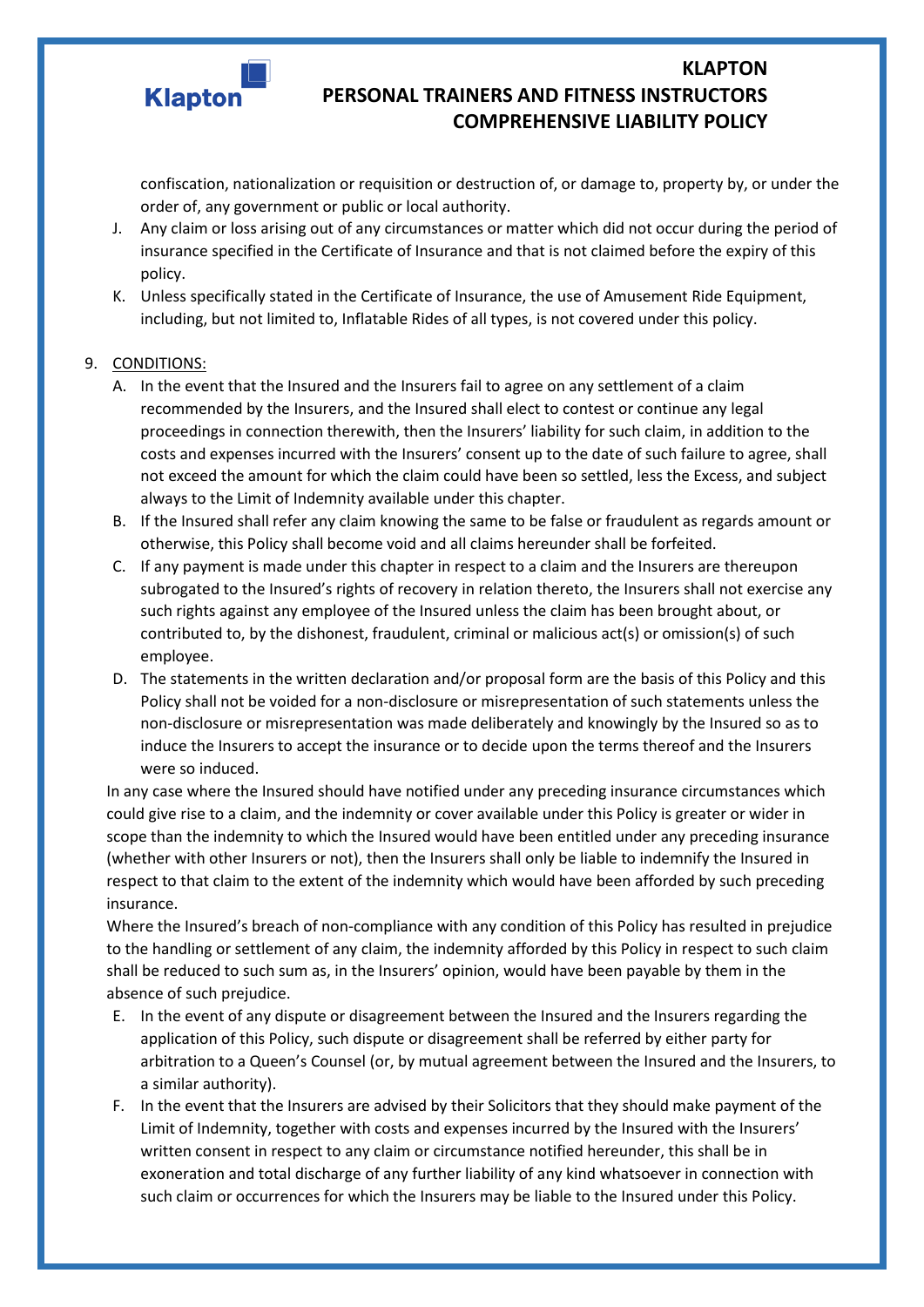

- G. The Insured shall immediately advise the Insurers of any change of management due to any consolidation or merger with another business, the purchase or sale of assets or shares, or the appointment of a Liquidator, Receiver or Manager.
- H. The Insurers may cancel this chapter by sending 30 days written notice to the Insured at the Insured's last known address.

#### 10. LIMIT OF INDEMNITY:

- A. The Insurers' liability herein shall be limited to the Limit of Indemnity specified in the Certificate of Insurance.
- B. The Insurers will additionally indemnify the Insured up to a sum equal to the Limit of Indemnity specified in the Certificate of Insurance, against all costs and expenses incurred with the Insurers' written consent in the investigation, defense or settlement of any claim which falls under the purview of this chapter. If a payment in excess of the specified Limit of Indemnity is required to dispose of a claim, the Insurers' liability for such costs and expenses shall be in such proportion as the Limit of Indemnity available bears on the amount required to dispose of that claim.

#### 11. EXCESS:

The amount specified as the Excess in the Certificate of Insurance shall be borne by the Insured at their own risk and the Insurers' liability shall only be in excess of this amount except where stated otherwise and will not apply to costs and expenses incurred with the Insurers' prior consent.

All recoveries and payments received in connection with a loss settlement shall be applied to the Insurers' benefit in priority to the specified Excess, but not in priority to any additional sum beyond the Limit of Indemnity required to be contributed by the Insured to dispose of a claim.

The Company will not be responsible or liable for amounts below the Excess/Deductible stated in the schedule. Further, the Company will not assume responsibility for amounts above the Excess/Deductible stated in the schedule until the Insured pays said Excess/Deductible to the Company.

#### 12. DEFINITION OF CLAIM:

The expression 'claim' shall mean any claim or claims made against the Insured during the Policy Period, and the Insurers' liability shall not exceed in the aggregate the Limit of Indemnity stated in the Certificate of Insurance. The Excess shall only apply once in respect to each claim or series of claims arising out of one occurrence, for each claimant a separate excess will apply.

#### 13. CLAIMS PROCEDURES: The insured's duties:

It is a condition precedent to the Insurers' liability under this chapter that:

A. Upon receipt by or on behalf of the Insured of notice, whether written or oral, of any intention to make a claim against the Insured which may be the subject of indemnity hereunder, or of any allegation which might give rise to a claim, or upon the discovery of a circumstance which may become the subject of indemnity hereunder, the Insured shall notify the Insurers in writing of such receipt, allegation or discovery as soon as practicable and shall provide full information in respect thereof, so far as such information is in their possession or control.

If during the Policy Period hereof, the Insured shall become aware of a circumstance which may subsequently be the subject of a claim under this chapter and shall, as soon as practicable during the Policy Period, give written notice to the Insurers of such circumstances, then such subsequent claim hereunder shall be deemed notified but not as have been made during the Policy Period, unless a renewal for this policy is issued or Long Tail Extension has been purchased.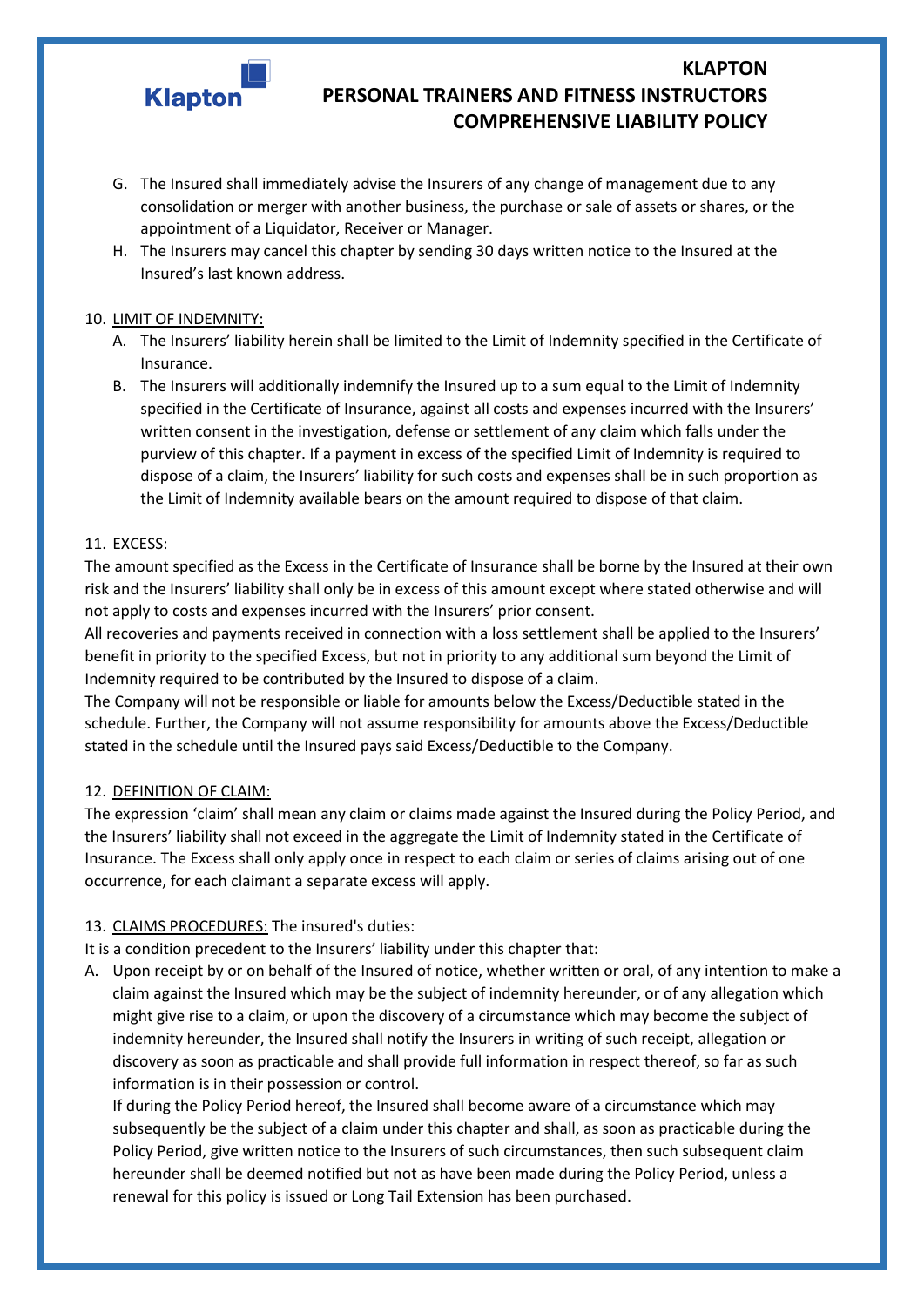

- B. The Insured shall not admit liability for, or settle or make or promise of any payment in respect to any claim which may be the subject of indemnity hereunder, or incur any costs and expenses in connection therewith without the written consent of the Insurers who, if they so wish, shall be entitled to take over and conduct in the name of the Insured the defense and/or settlement of any claim for which purpose the Insured shall give all information and assistance as the Insurers may reasonably require.
- C. The Insured shall have the right to notify the Company in writing of the cancellation of all claim notices at any time, thereby relieving the Company of all responsibility for said claims. It will not be possible after such notification to reinstate the claim at a later date, nor will the company assume responsibility for such a claim if it arises again at a later date.
- D. If, after the period of insurance has terminated, the Insured requests a Clean Loss Record, the Insured will submit a written declaration that there are no claims outstanding, nor will there be any future claims made. In such cases, if a claim (or claims) does arise, the Company will not be held responsible, and the Insured will bear sole responsibility for such claims and/or events.

#### 14. GEOGRAPHICAL LIMITS:

- A. The Territorial scope defined in the Certificate of Insurance.
- B. Elsewhere in the world other than the United States of America or Canada (unless otherwise advised on the Certificate of Insurance) arising out of business visits by directors or non-manual Employees ordinarily resident in the Territorial scope.
- C. The applicable country's law will be in force as long as it not in conflict with the terms and conditions of the policy as they apply to the Policy Holder, any Additional Insured's and any other claimants.

## Chapter 4: General Exclusions

- 1. Insurance under this policy does not cover loss or damage caused directly or indirectly by or from:
	- A. Theft during or after the insured event.
	- B. Depreciation, gradual deterioration, wear, climatic conditions, corrosion, rust, pollution.
	- C. Self-combustion, self-fermentation or self-heating or being subject to a drying or heating process.
	- D. Malicious acts of the insured or with the insured's assistance.
	- E. Typhoon, hurricane, tornado, cyclone.
	- F. Land and rock slide and/or sinking and/or falling down.
	- G. Explosion of tanks, boilers, machines or instruments used with pressure, including damage to contents.
	- H. Loss or damage to any machine or electrical equipment, electrical system of the construction or building, including control panels, or to any part of thereof, caused by or resulting from: electrical overload or over-charge, electrical shorts, self-heating including by those caused by lightning. This exclusion refers to the damaged machine or equipment, and not to the damage caused by fire resulting from such events.
	- I. War, invasion, acts of a foreign enemy, hostile acts or such activity as war (if declared or not), civil war, military takeover, revolution, illegal takeover of government, siege.
	- J. Acts of terrorism, including the use and/or threat of force or violence, by any person and/or group, whether acting alone or on behalf of, or in connection with any organization, committed for political, religious, ideological or similar purposes including the intent to influence by fear any government and/or the public, or any section of the public.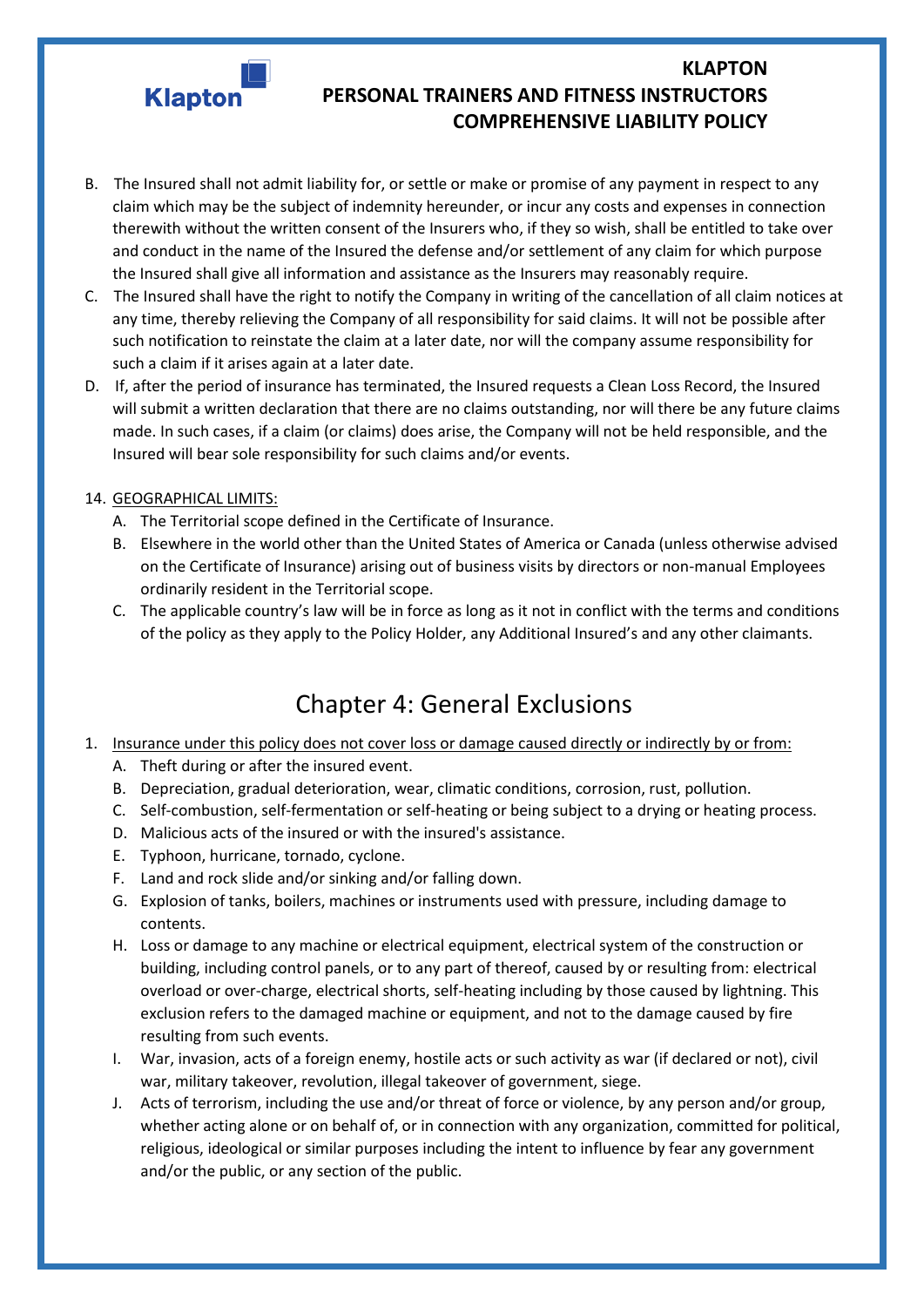

- K. When the insured or claimant has the legal right for compensation by law from any public, state and/or statutory fund.
- L. Nuclear materials, ionizing or radioactive contamination or pollution, nuclear fuel or waste.
- M. Burning of property by order of a public authority.
- N. Consequential loss of any type or kind, including reduction in value of insured property.
- O. Any fines, penalties, punitive or exemplary damages.
- 2. Insurance under this policy does not cover loss or damage to the following properties:
	- A. Precious metals, precious stones, artistic works, unless explicitly stated otherwise in the Certificate of Insurance.
	- B. Securities.
	- C. Cash, checks, bonds, stamps, unless explicitly stated otherwise in the Certificate of Insurance.
	- D. Motor vehicles and their accessories, animals and livestock.
	- E. Explosives.
	- F. Land, earth, water sources.

# Chapter 5: General Terms and Conditions

This policy, the Certificate of Insurance and any and all other documents attached to the policy, will be read as one contract, and every word or phrase specifically defined in any chapter of this policy or the Certificate of Insurance, will have the same meaning anywhere they appear in that chapter.

- 1. This policy is subject to the law and jurisdiction indicated in the Certificate of Insurance and to applicable laws the Company is subject to.
	- A. The policy was issued based on the information given to the company by the insured, and the company assumes the insured has given full, exact, correct and truthful information upon which the company has evaluated the proposed risk for insurance and the insured has taken all damageprevention measures required by the company for reduction of risks insured under this policy.
	- B. The insured will notify the company in writing, during the period of insurance, of any substantial change, immediately after the insured is aware of such change. If the insured fails to do so – the company can cancel the policy or reduce the scope of its liability or decline liability for a claim.
	- C. A substantial fact is one for which a question asked of the insured, and also:
		- a. Change in the business of the insured.
		- b. Any event that may an influence on the evaluation of the insured risk.
		- c. Change in the safety conditions in the insured location.
		- d. Occupation and business of the insured.
		- e. The insured's sports activity.
		- f. The insured's health condition.
- 2. Double insurance:

If the Insured property was insured against any peril with more than one insurer at the same or congruent period of insurance, the Insured will notify the Company in writing immediately after doing so or after the Insured become aware of such occurrence. Double insurance entitles the Company to reduce the liability of the Company under this policy to its proportionate share – being one part of the number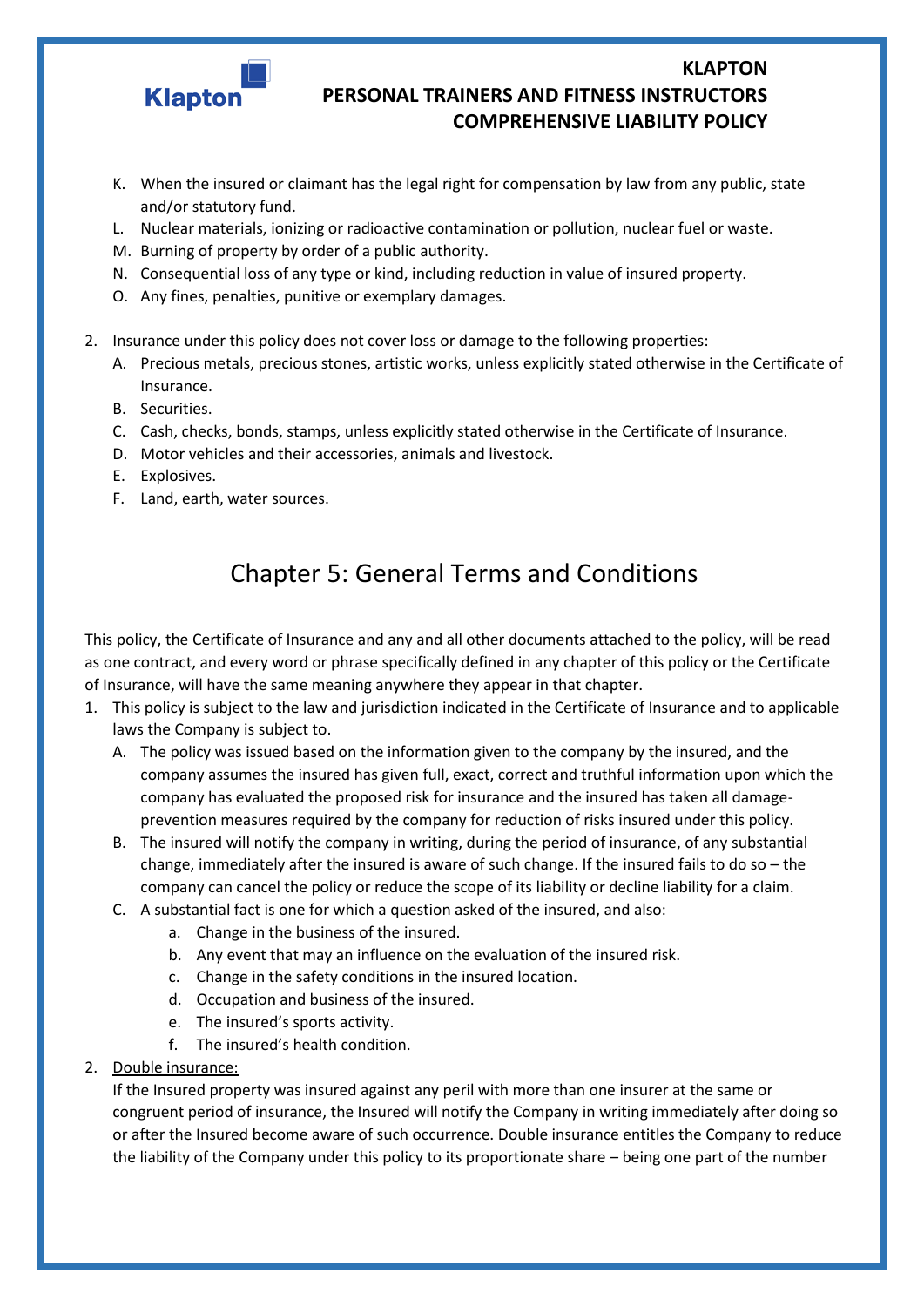

of the additional valid insurances – whether other insurance paid and/or agreed to pay and/or declined the claim.

3. Under insurance:

This policy is not subject to an underinsurance clause.

- 4. Payment of premium:
	- A. Premium(s) and all other amounts due from the Insured in respect of this policy will be paid to the Company in full as stated in the schedule until commencement date of the policy.
	- B. If any amount due from the Insured to the Company was not paid upon the commencement of the period of insurance, it will bear an agreed interest charge at the rate of 1% per month for each amount in unpaid balance.
	- C. If any amount remains unpaid as stated above, the Company can cancel the policy by giving a written notice to the Insured that the policy will be cancelled within 15 days. Such cancellation will not diminish the Insured's duty to pay any remaining balance due to the Company.
	- D. Policy fees stated in the schedule, as an integral part of the premium, are non-refundable in any event of either cancellation or revocation of cover.
- 5. Cancellation of the Insurance:
	- A. The insured may cancel the policy at any time by giving a written notice to the company. In such event, the company will cancel the policy immediately, charging the premium for the period proscala (meaning 10% of the annual premium + 10% for each calendar month or part thereof until cancellation date). This calculation will not include the policy fees stated in the Certificate of Insurance, and being an integral part of the premium, which are non-refundable.
	- B. The company can cancel the policy at any time, by giving the insured a written notice 15 days in advance. In such event the company will charge for the exact period of insurance calculated pro-rata (per days of cover). If cancelled for non-payment of premium, this calculation will not include the policy fees stated in the Certificate of Insurance, and being an integral part of the premium, which are non-refundable in this event.

#### 6. Claims:

A. If an insured event occurs, the Insured will notify the Company immediately the Insured is aware of such an event. The Insured will also notify the Company of any investigation or accusation in respect of any possible claim resulting from the Insured event.

B. Any claim will be submitted in writing to the Company.

C. The Insured will give the Company all information and documents required by the Company within reasonable time.

D. The Company is not liable for any claim for loss or damage that the Insured could have prevented or reduced when an insured event occurred or afterwards or that is reported to the Company after the Period of Insurance.

E. If the Company alleges that by any reason any or partial liability is not covered by this policy, the onus of proving to the contrary shall be upon the Insured.

F. The Insured shall have the right to notify the Company in writing of the cancellation of all claim notices at any time, thereby relieving the Company of all responsibility for said claims. It will not be possible after such notification to reinstate the claim at a later date, nor will the company assume responsibility for such a claim if it arises again at a later date.

G. If, after the period of insurance has terminated, the Insured requests a Clean Loss Record, the Insured will submit a written declaration that there are no claims outstanding, nor will there be any future claims made. In such cases, if a claim (or claims) does arise, the Company will not be held responsible, and the Insured will bear sole responsibility for such claims and/or events.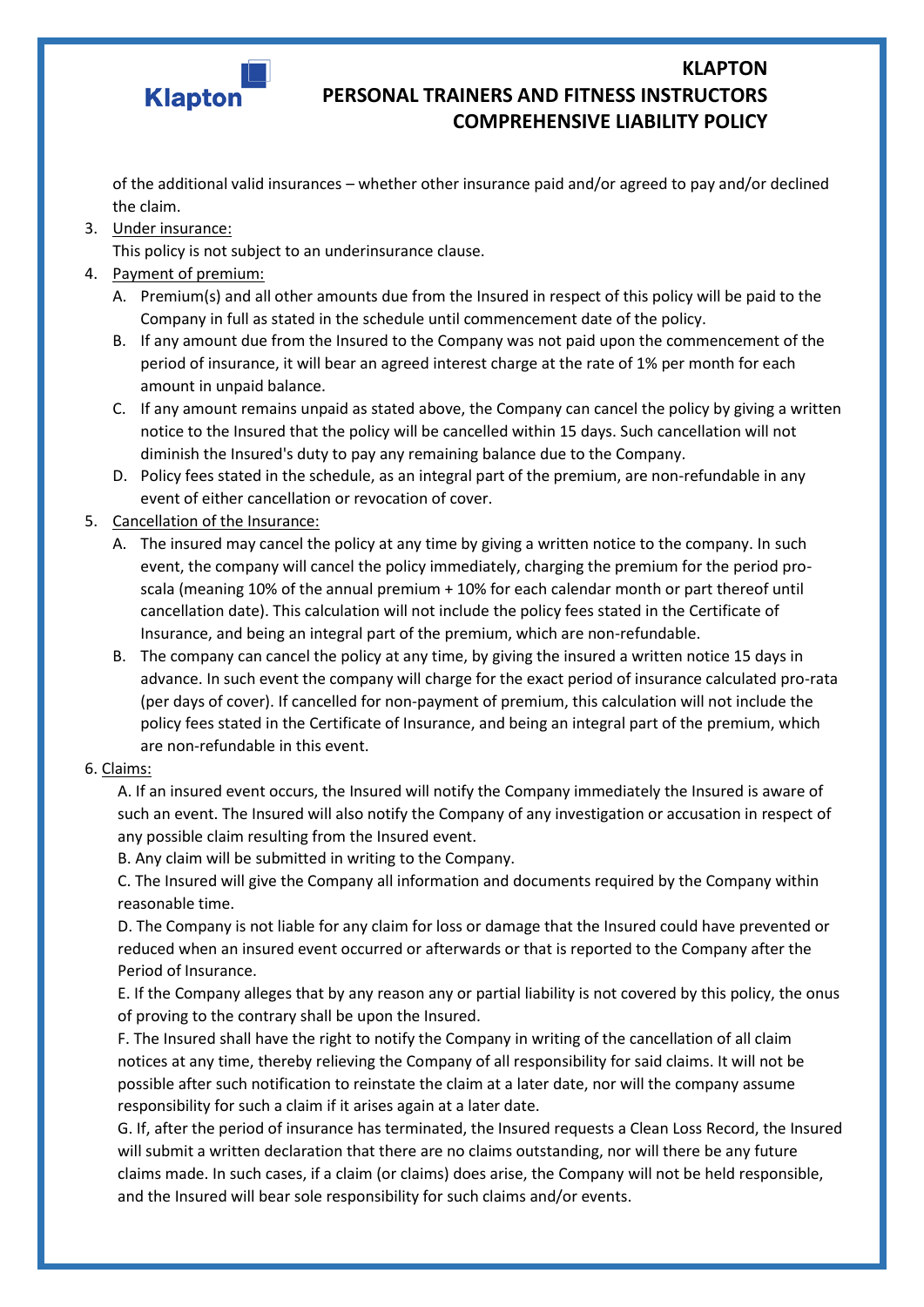

#### 7. Calculating the compensation:

Any amount due to the Insured under this policy for loss or damage covered under this policy will be calculated and paid according to the Company's liability under this policy, and not more than the sum insured stated in the schedule for that Chapter.

#### 8. Excess or deductible:

The amount specified as the excess or deductible in the schedule shall be borne by the Insured at their own risk and the Company's liability shall only be in excess of this amount for each and every event and claimant separately.

This term applies to each and every Chapter of this policy, even though it is not explicitly written in all the wordings of all Chapters of this policy.

For amounts below the Excess/Deductible stated in the schedule. Further, the Company will not assume responsibility for amounts above the Excess/Deductible stated in the schedule until the Insured pays said Excess/Deductible to the Company.

#### 9. Reinstating the sum insured:

The sum insured will be reduced by the amount of paid claim including the excess from the date of occurrence. At the request of the insured the sum insured will be reinstated, provided the insured pays the company the additional premium due from reinstatement date until the end of the period of insurance. 10. The right to offset:

The Company can deduct and offset from any payment due under a payable claim any and all amounts due from the insured to the company under this policy. In the event of total loss, the company will reduce from any amount payable to the insured the remaining unpaid premium for the entire period of insurance, even if such payment was not yet due.

#### 11. Reinstatement:

The Company can at its own discretion reinstate or replace the damage or destroyed property or part of it, rather than pay the amount of loss or damage, or can share with other insurers doing so, though the Company will not be obliged to reinstate accurately or fully, unless circumstances reasonably allow.

#### 12. Subrogation:

A. If the Insured, after an insured event, also has the right to claim compensation and/or damages against a third party not under insurance contract, this right passes to the Company after the Company pays the Insured or other claimant up to the amount paid by the Company.

B. The Company will not exercise such right in a manner that will harm the Insured's right to claim any amount in excess of the amount subrogated by the Company.

C. If the Insured receives from a third party any amount that the Company may have become eligible for under this section, the Insured will hand over to the Company any and all such amounts. If the Insured settled for, compromised, gave away any right or did any act hurting the right of subrogation to the Company, the Insured will compensate the Company for such amounts and/or rights.

D. This section will not become effective regarding persons that a reasonable insured would not sue

for damages or compensation because of family relationship or employer-employee relationship. 13. Advance payments and non-controversial amounts:

If damage occurs to the insured property under this policy resulting from one of the insured perils, the may pay the Insured an advance payment or financial commitment that will enable the Insured to receive service for repairing the damage, on account of the amounts the Insured will become eligible for from the Company subject to the terms and conditions of this policy, and always only if the Company at its own discretion accepts liability for the loss or damage. Such advance payment will be deducted from the final compensation paid to the Insured.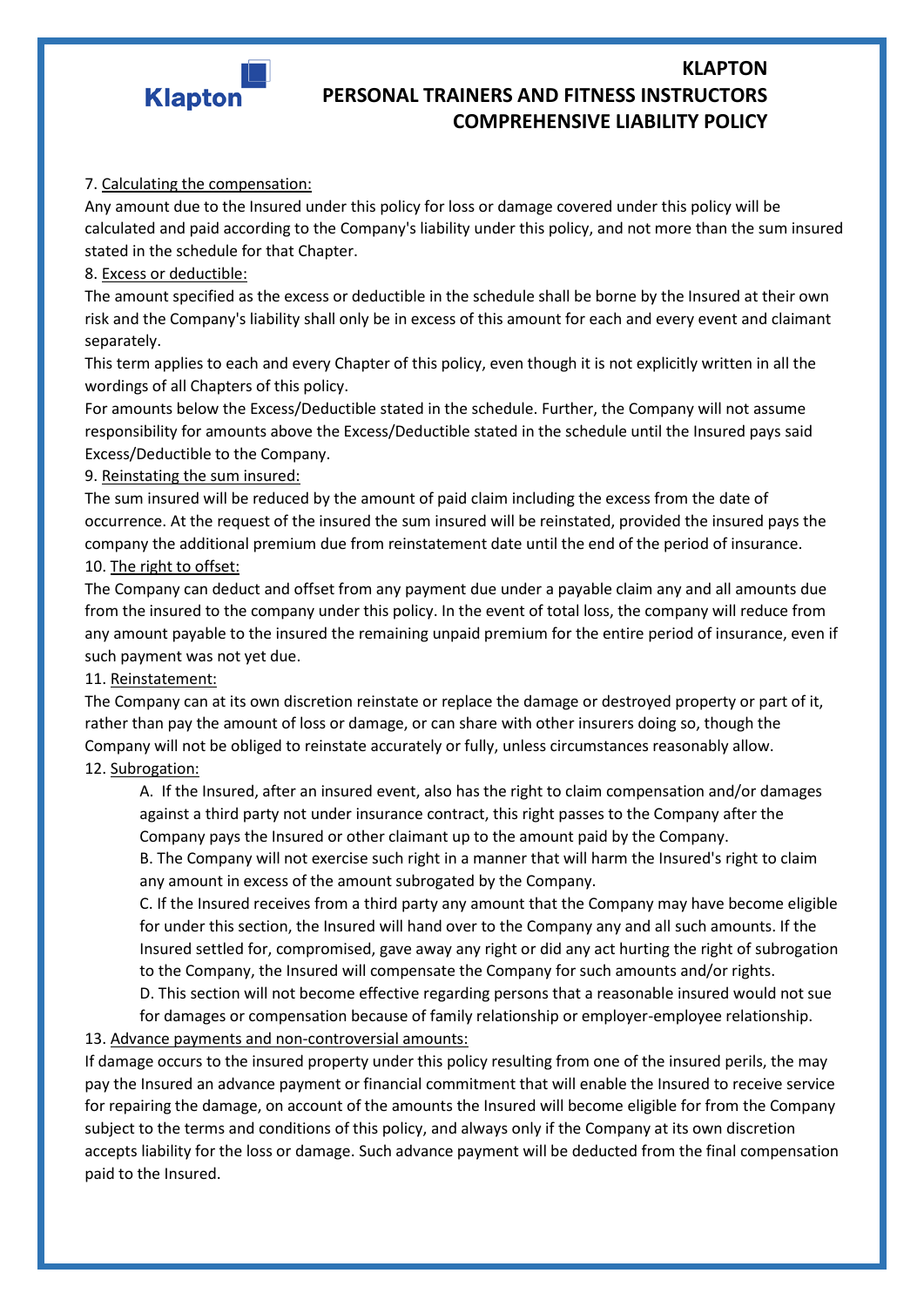

#### 14. Beneficiary other than the Insured:

- A. The Insured stated in this policy cannot affix a beneficiary other than himself in this policy, unless the Company agrees to it in advance and in writing.
- B. If this policy affixes a beneficiary other than the Insured, and the Insured agrees with the Company upon compensation, such agreement will bind the beneficiary as well.

#### 15. Notices:

- A. The Insured will give notices to the Company to the address of the Company or to the address of the management company stated in this policy or the schedule.
- B. The Company will give notices to the Insured to the address stated in the schedule or to other address known to the Company as given to the Company by the Insured.

#### 16. Prohibition of admittance:

No admittance and/or proposal and/or promise and/or commitment and/or compensation will be given and/or made by the Insured and/or on the Insured's behalf without the prior written consent of the Company. This prohibition of admittance is a preliminary condition to the liability of the Company for any claim under this policy. This section does not refer to giving details to the police and nor to testimony in criminal court.

#### 17. Handling claims:

If the Company accepts liability under this policy, the Company at its sole discretion takes over and handles on the Insured's behalf the defense against any claim and/or claim and demand and accepts on the Insured's behalf compensation, damages and/or participation in damage costs.

The Company will have full judgment as to the management of the claims and/or legal process and/or settlements of any claim, and the Insured will give the Company all the information and assist in any way required for the matters described in this section.

#### 18. Cooperation:

The Insured and/or the beneficiary will give the Company within reasonable time after being asked to do so, all information and documents required for considering the Company's liability, and if such are not in their possession, they will assist the Company to obtain such.

A. If this requirement was not fulfilled in time, and its fulfillment could enable the Company to reduce its liability, the Company will be liable up to the state it would have been liable if such duty was fulfilled. This section is not valid in the following events:

(1) The insured fulfilled this duty at a later date due to justified reasons.

(2) The failure to fulfill such duty did not prevent the Company from considering the Company's liability and was not a burden.

B. If the Insured did anything intentionally which could prevent the Company from considering its liability or put a burden on the Company or gave false information or concealed information, the Company will not be liable under this policy.

#### 19. Measures for reduction of risk:

The Insured will take all measures to minimize the insured risk under this policy, as the Company will notify the Insured in writing from time to time during the period of insurance, and within the time set in the Company's notices, or detailed in the policy. The Insured must ensure that its personnel are reliable, and take every precaution to prevent accidents and delinquencies, follow every law, and preserve a reasonable level of maintenance.

#### 20. Territorial scope:

The territorial scope of this policy will be that stated in the Certificate of Insurance.

21. Jurisdiction: